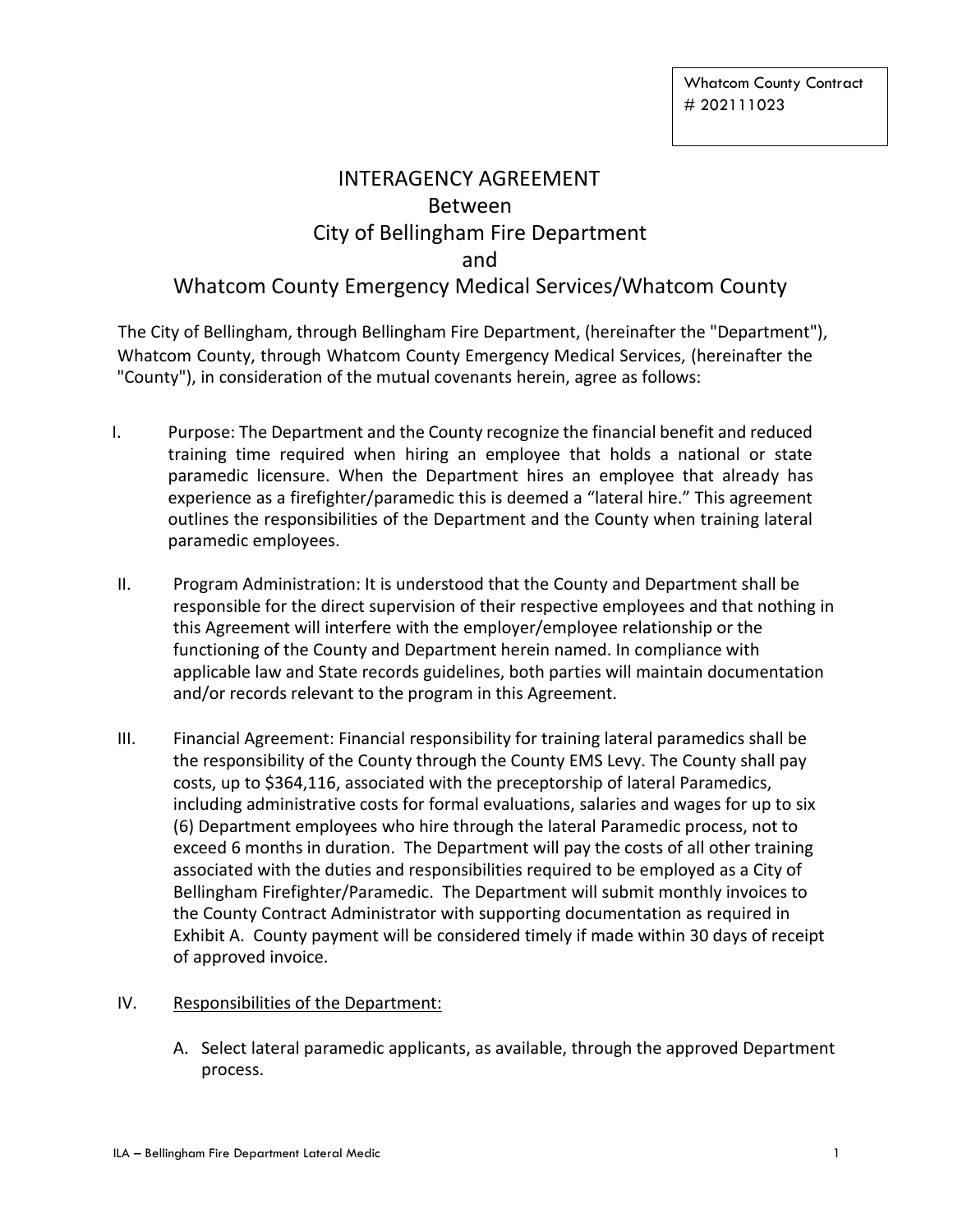- B. Ensure the lateral paramedic candidate is in good standing with the accrediting agency or body they are transferring from.
- C. Assign and provide a preceptor to the lateral paramedic candidate.
- D. Work with the County Medical Program Director and Department Supervising Physician to ensure the lateral paramedic candidate completes MPD mandated training, testing, and field internships to become a Whatcom County certified paramedic.
- E. Ensure all forms and paperwork are correctly submitted to the State of Washington for final credentialing.
- F. Communicate with the County, County MPD, and Supervising Physician of the lateral paramedic candidates progress during the training process.
- G. Develop performance improvement plans, as necessary, to correct any deficiencies related to successful completion of the lateral training requirements.
- H. Notify the County of any circumstance that will prevent a lateral paramedic candidate from successfully completing their training to achieve certification or be able to perform as a Whatcom County EMS system paramedic.

## V. Responsibilities of the County

- A. Provide financial reimbursement to the department for monthly and non-recurring training costs as outlined in "Exhibit A."
- B. Work with the Department to complete testing and credentialing paperwork associated with the lateral paramedic process.
- C. Ensure all lateral paramedic training tasks and processes are approved by the County MPD and the Department Supervising Physician.

## VI. Nondiscrimination:

There will be no discrimination against any participant covered under the Agreement because of race, color, religion, national origin, sex (including pregnancy and parenting status), disability, age, veteran status, sexual orientation, gender identity or expression, marital status or genetic information in programs or activities including employment, admissions, and educational programs.

## VII. Liability:

Each party to this Agreement will be responsible for the negligent or willful acts or omissions of its own employees, officers, volunteers or agents in the performance of this Agreement. Neither party will be considered the agent of the other nor does neither party assume any responsibility to the other party for the consequences of any act or omission of any person, firm, or corporation not a party to this Agreement.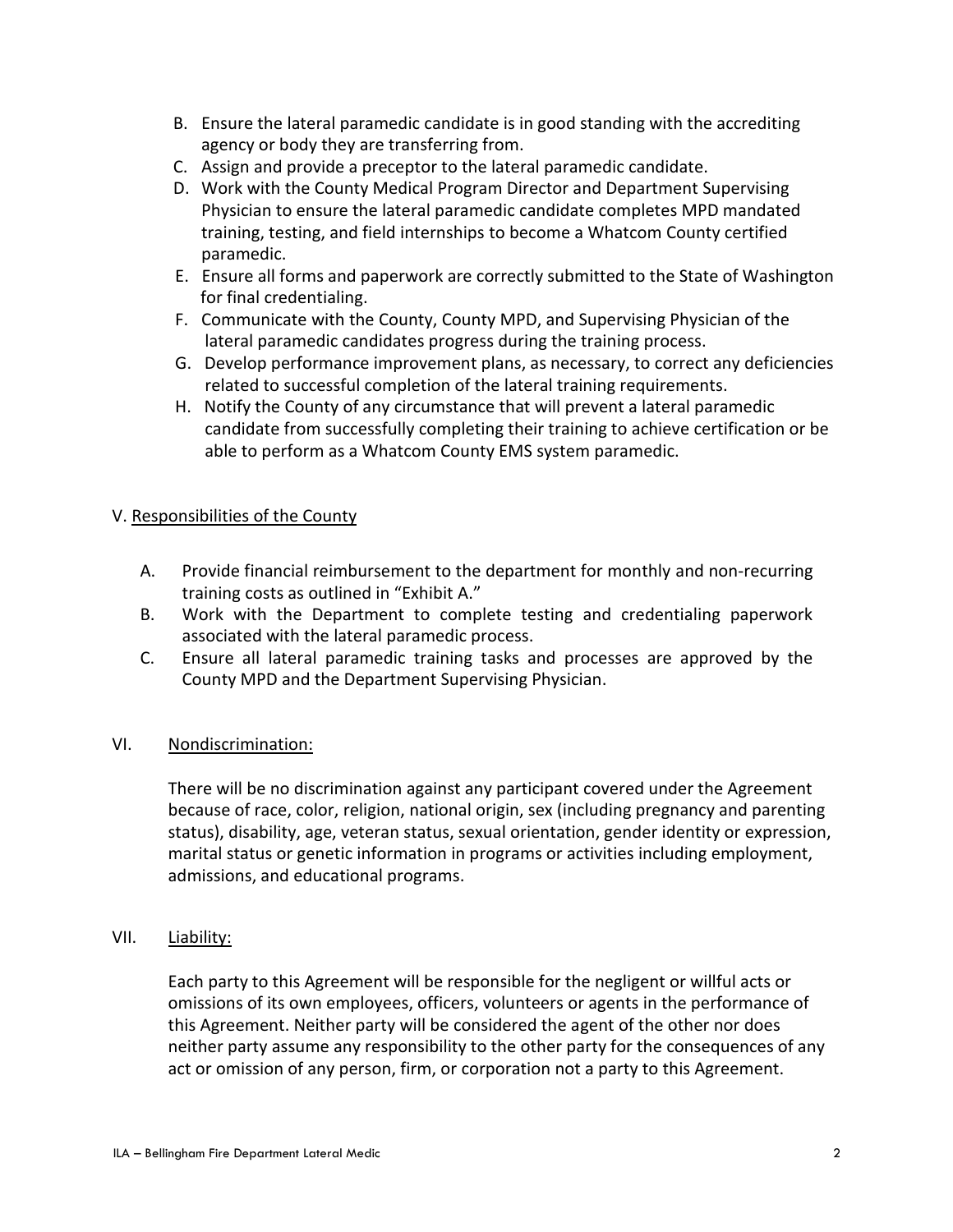#### VIII. Term of the Agreement:

This Agreement will take effect on January 1, 2022 and will terminate on December 31, 2022 unless terminated earlier by either party. Termination of this Agreement shall be effective thirty (30) days following written notice of termination provided by either party.

- IX. Entire Agreement: This Agreement constitutes the entire agreement between the parties, and supersedes all prior oral or written agreements, commitments, or understandings concerning the matters provided for herein. If modifications to this Agreement are deemed necessary, such changes shall be approved by the Department and County by written amendment.
- X. Notice:

Any notices or communications required or permitted to be given by this Contract must be (i) given in writing and (ii) personally delivered or mailed, by prepaid, certified mail or overnight courier, or transmitted by electronic mail transmission (including PDF), to the party to whom such notice or communication is directed, to the mailing address or regularly-monitored electronic mail address of such party as follows:

- To: Bellingham Fire Department 1800 Broadway Bellingham, WA 98225 Attention: Chief Bill Hewett Telephone: (360) 778-8400 Email: bchewett@cob.org
- To: Whatcom County EMS 800 Chestnut Street, Suite 3C Bellingham, WA 98225 Attn: Mike Hilley, EMS Manager 360-927-1155 mhilley@co.whatcom.wa.us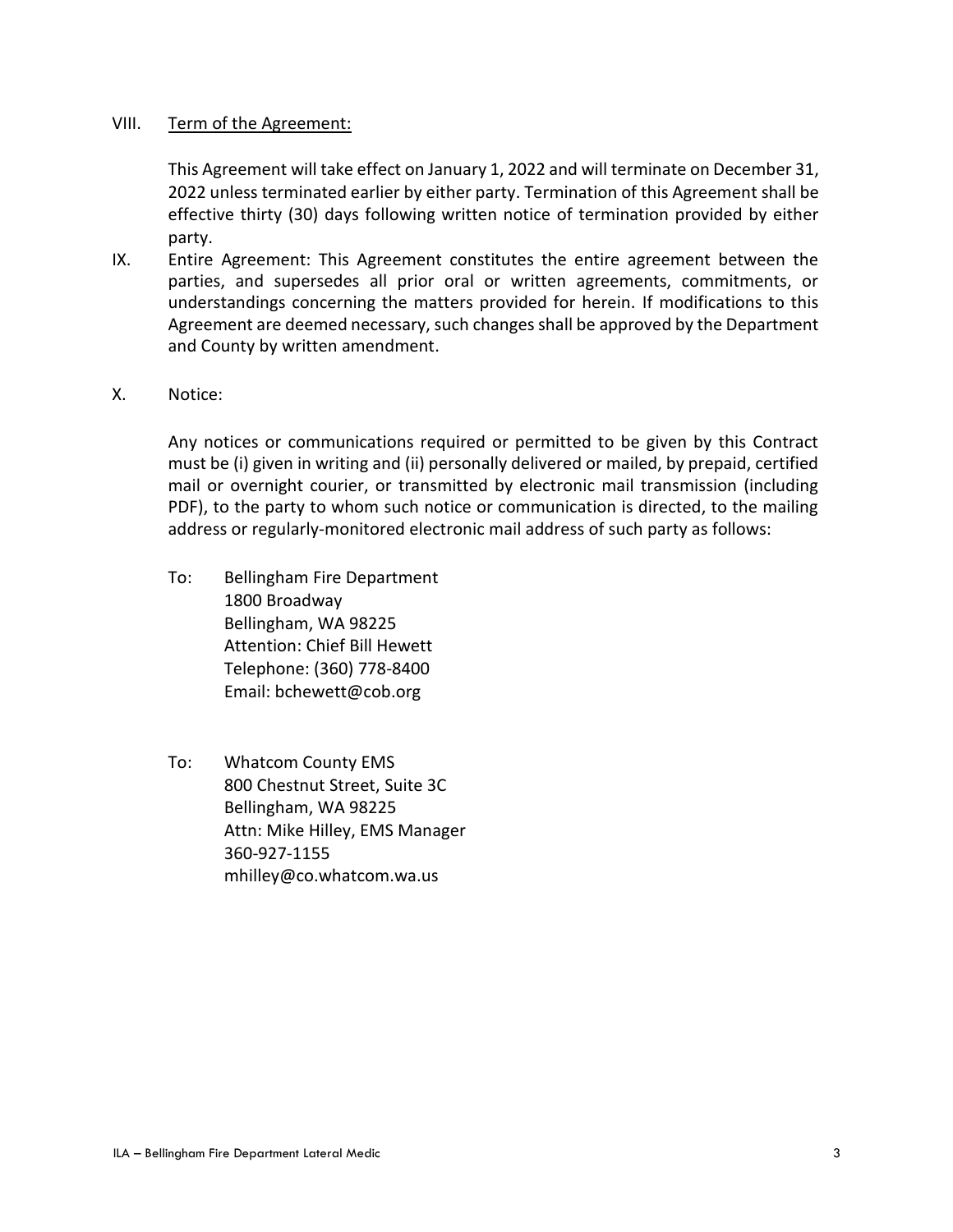#### **WHATCOM COUNTY:**

**Approved as to form:** 

Prosecuting Attorney **Date** 

**Approved:**  Accepted for Whatcom County:

 $\mathsf{By:}$ Satpal Sidhu, Whatcom County Executive

\_\_\_\_\_\_\_\_\_\_\_\_\_\_\_\_\_\_\_\_\_\_\_\_\_\_\_\_\_\_\_\_\_\_\_

STATE OF WASHINGTON )

 )SS COUNTY OF WHATCOM )

On this day of 2021, before me personally appeared Satpal Sidhu, to me known to be the Executive of Whatcom County, who executed the above instrument and who acknowledged to me the act of signing and sealing thereof.

> NOTARY PUBLIC in and for the State of Washington, residing at \_\_\_\_\_\_\_\_\_\_\_\_\_\_\_. My commission expires \_\_\_\_\_\_\_\_\_\_\_\_\_\_\_.

\_\_\_\_\_\_\_\_\_\_\_\_\_\_\_\_\_\_\_\_\_\_\_\_\_\_\_\_\_\_\_\_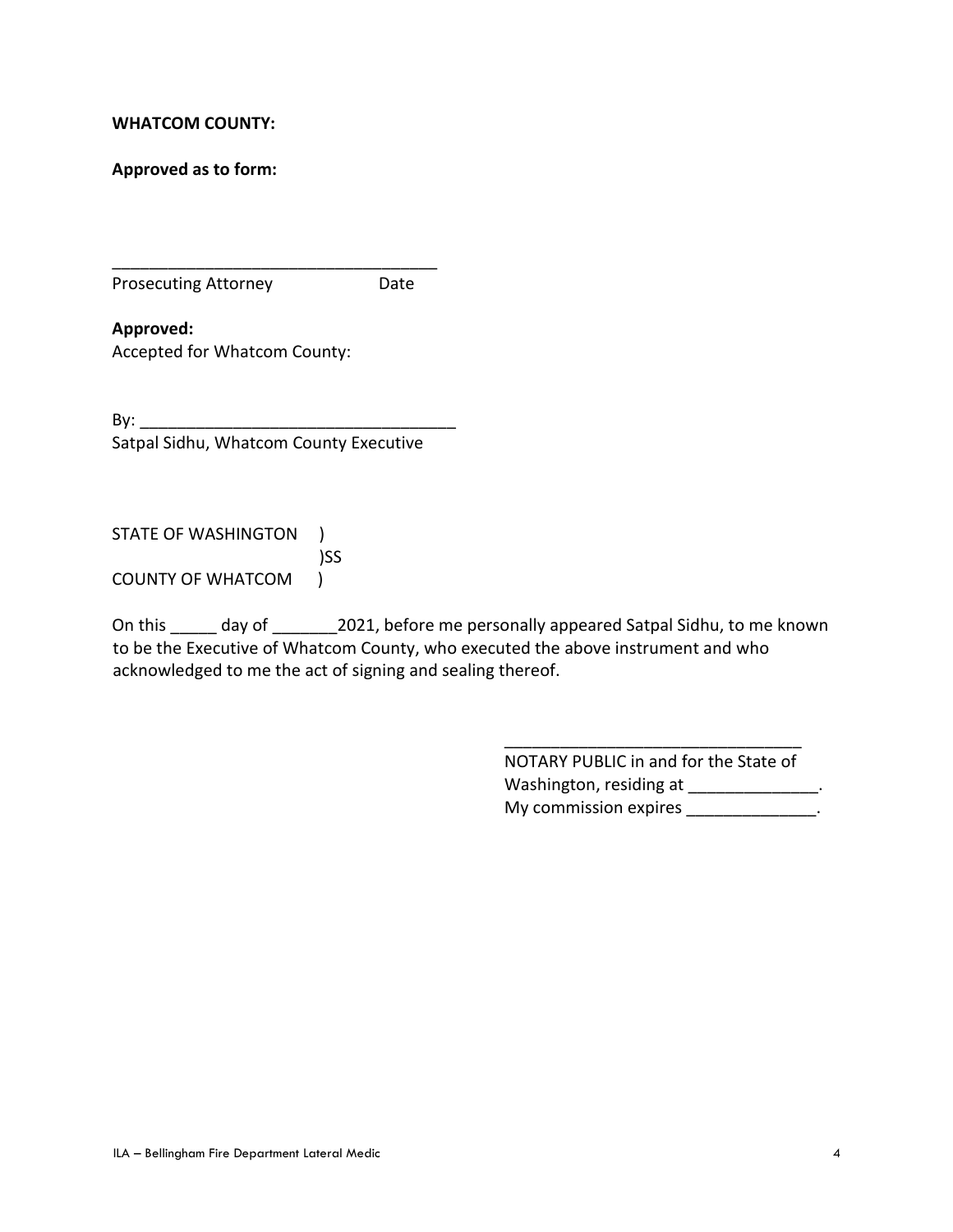**City of Bellingham signature page for agreement with \_\_\_\_\_\_\_\_\_\_\_\_\_\_\_\_\_\_\_\_\_\_\_\_\_\_\_\_\_\_.**

Dated this \_\_\_\_\_ day of \_\_\_\_\_\_\_\_\_\_\_\_\_\_\_\_\_\_\_\_\_\_, 2021, for the CITY OF BELLINGHAM:

Seth Fleetwood, Mayor

\_\_\_\_\_\_\_\_\_\_\_\_\_\_\_\_\_\_\_\_\_\_\_\_\_\_\_\_\_\_\_\_

Attest:

Finance Director

Department Approval:

\_\_\_\_\_\_\_\_\_\_\_\_\_\_\_\_\_\_\_\_\_\_\_\_\_\_

\_\_\_\_\_\_\_\_\_\_\_\_\_\_\_\_\_\_\_\_\_\_\_\_\_\_

Approved as to Form:

Office of the City Attorney

\_\_\_\_\_\_\_\_\_\_\_\_\_\_\_\_\_\_\_\_\_\_\_\_\_\_\_